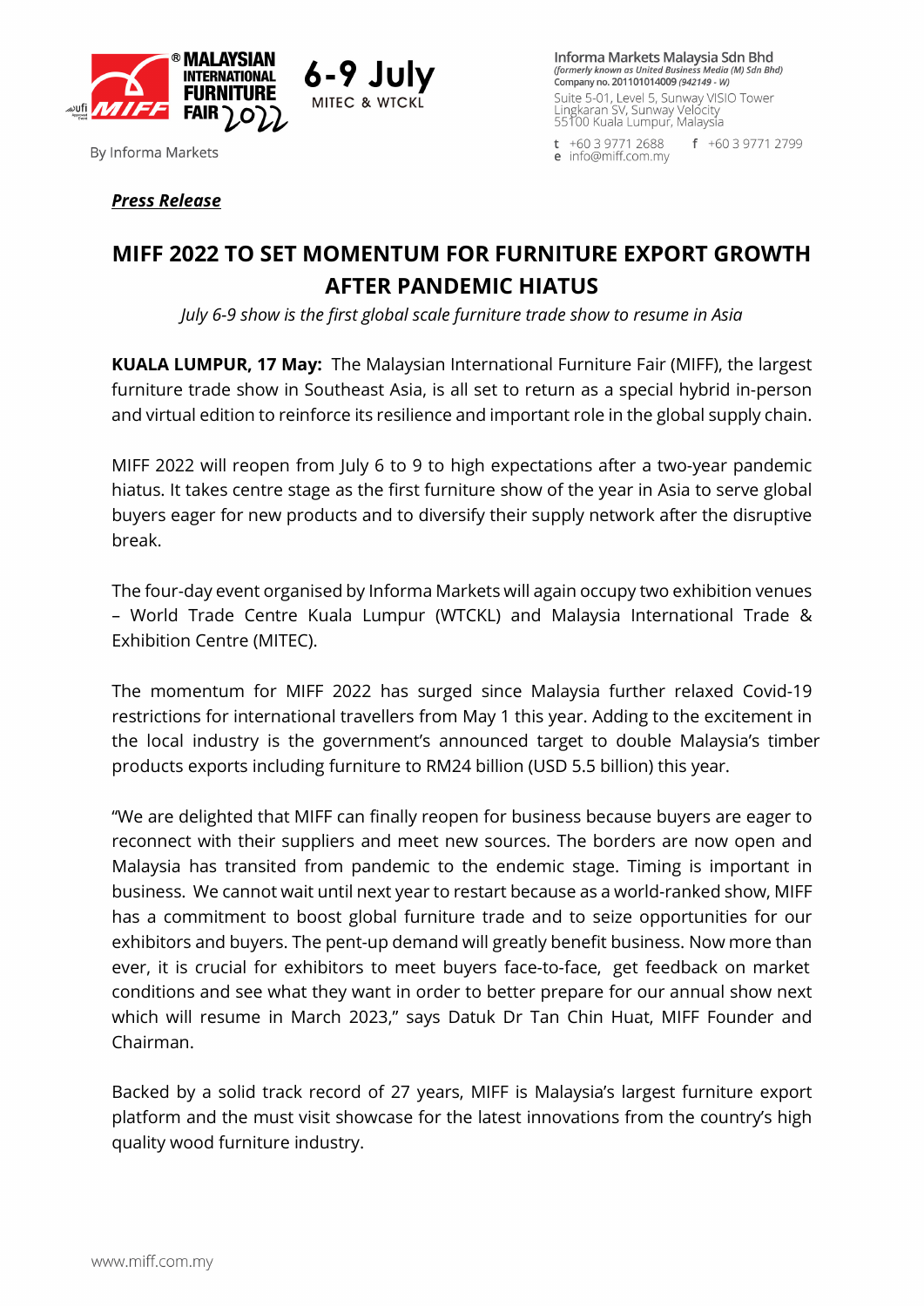

**By Informa Markets** 

Informa Markets Malaysia Sdn Bhd (formerly known as United Business Media (M) Sdn Bhd) Company no. 201101014009 (942149 - W) Suite 5-01, Level 5, Sunway VISIO Tower<br>Lingkaran SV, Sunway Velocity<br>55100 Kuala Lumpur, Malaysia

 $t + 60397712688$  $f + 60397712799$ e info@miff.com.mv

The July show will pack strong international presence including organised missions from Japan, United States, Canada and several European countries.

As of May, buyers from 80 countries have pre-registered with North American visitors the largest group from outside Asia followed by Africa, Europe, Oceania and the Middle East.

A significant 40% are coming to MIFF for the first time while 70% of registered attendees indicated they would be here to source for new products and to place orders. Topping their search are bedroom, living room, dining room, upholstery and office furniture.

And they can expect an impressive showcase with extensive choices from Malaysia and other Asian major exporters who have long recognised MIFF's global appeal to reach out to international buyers.

Undeterred by travel and logistic challenges, exhibitors from China, India, Indonesia, Singapore, South Korea, Taiwan, Thailand and Vietnam are coming with their newest products. The Chinese participation includes pavilions from furniture exporting Zhejiang and Hebei provinces.

"As partners for the past decade, MFA congratulates MIFF on its boldness and foresight to go ahead with the show this year. These are critical times for businesses and we must seize opportune moments. MFA will be organising the participation of our members to MIFF 2022 and we look forward to establish ties with more international buyers to build a bigger export footprint and strengthen our growth prospects." said Mr Steve Ong, president of Muar Furniture Association (MFA).

In line with the reopening of the country's travel sector, MIFF had adopted the slogan "Visit Malaysia, Visit MIFF to aggressively promote the trade show abroad using various platforms including online and a giant outdoor billboard at iSaloni Milan, the world's largest furniture fair.

Health and safety precautions according to government requirements will still be upheld during the show to ensure all attendees will be able to conduct business at ease and confidently.

For more information about MIFF 2022 please visit our website www.miff.com.my or email: info@miff.com.my.